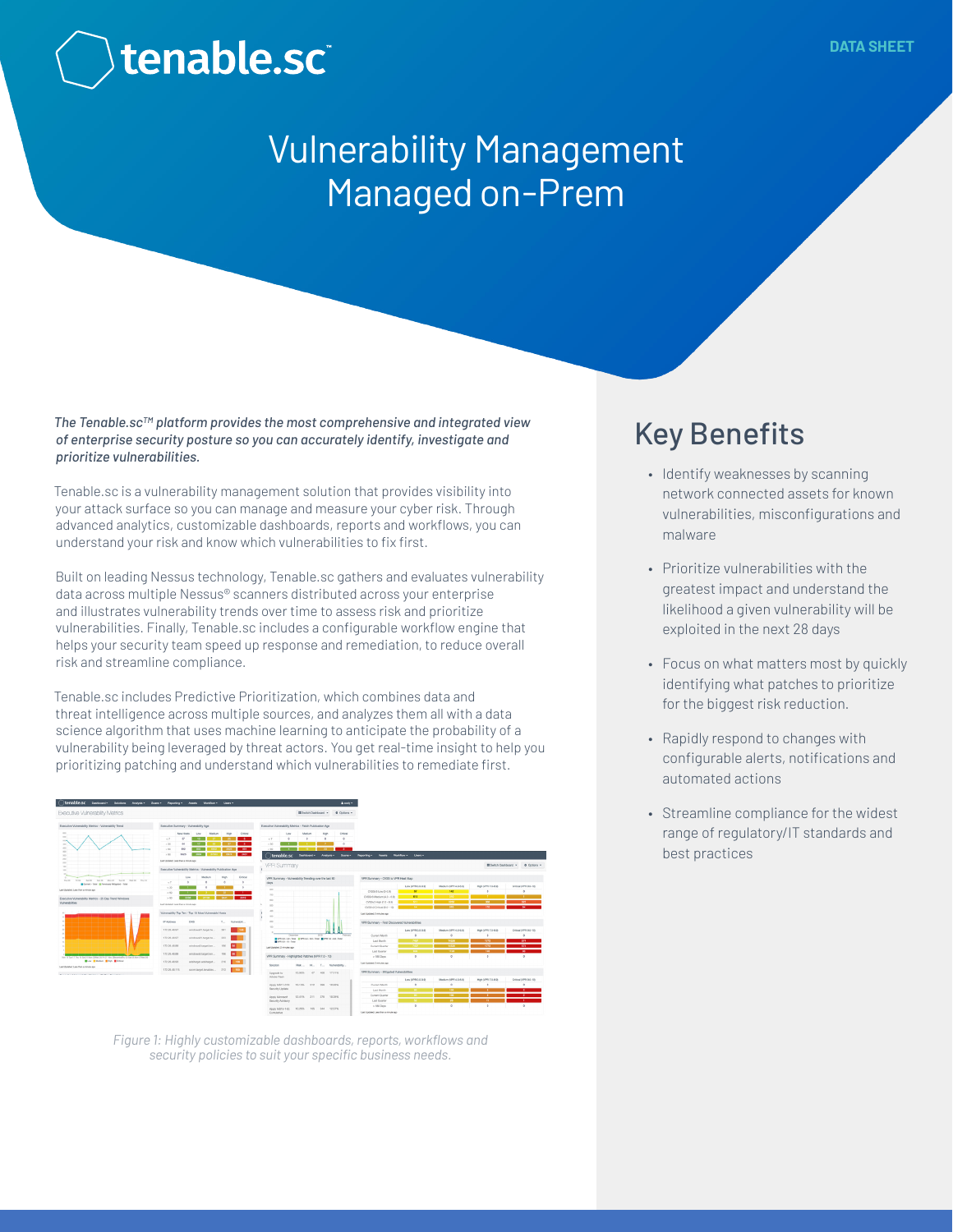## Predictive Prioritization

Tenable.sc CV includes Predictive Prioritization, which combines data and threat intelligence across multiple sources, and analyzes them all with a data science algorithm that uses machine learning to anticipate the probability of a vulnerability being leveraged by threat actors. You get real-time insight to help you prioritize patching and understand which vulnerabilities to remediate first for the greatest risk reduction.

#### Tenable Research

Tenable.sc is back by Tenable Research, delivering world-class Cyber Exposure intelligence, data science insights, alerts and security advisories. Frequent updates from Tenable Research ensure the latest vulnerability checks, zero-day research, and configuration benchmarks are immediately available to help you secure your organization.

# Key Features

Vulnerability Priority Rating: combines threat intelligence and machine learning to determine the likelihood a vulnerability will be exploited in your unique environment.

Lumin: Calculate and manage cyber risk across your organization, and see how you stack up against the competition with the Tenable. sc and Lumin integration.

Highly customizable dashboards/reports: HTML-5 based user interface satisfies the specific needs of CISOs, security management, analysts and practitioners/operators.

Broad asset coverage: assess servers, endpoints, network devices, operating systems, databases and applications in physical, virtual and cloud infrastructures.

Continuous asset discovery: discover all mobile devices, physical, virtual and cloud instances on the network, including unauthorized assets.

Dynamic asset classification: group assets based on policies that meet specific criteria: e.g., Windows 7 assets with vulnerabilities > 30 days old.

Tenable.sc Director Integration: Single-pane-of glass to manage and view your network across multiple consoles.

Vulnerability management: multiple scanning options, including passive network monitoring, non-credentialed and credentialed scanning for deep analysis and configuration auditing.

Agent-based scanning: available for organizations to more easily scan mobile and hard to reach assets.

Malware detection: leverage built-in threat intelligence feeds (malware indicators, blacklists) to identify advanced malware. Assess network health: continuously monitor network traffic looking for suspicious traffic to/from vulnerable systems/ services, unknown devices, botnets, command/control servers.

Anomaly detection: use statistical and anomalous behavior analysis techniques on external log sources, to automatically discover activity that deviates from he baseline.

Advanced analytics/trending: provide contextual insight and actionable information to prioritize security issues associated with security posture of all enterprise assets.

Notification: configurable alerts for administrators to take manual actions via emails, notifications, trouble tickets or to take automated actions via APIs.

Streamlined compliance: pre-defined checks for industry standards and regulatory mandates, such as CERT, DISA STIG, DHS CDM, FISMA, PCI DSS, HIPAA/HITECH and more.

Integrations: use out-of-box integrations with patch management, mobile device management, threat intelligence and other third-party products, or use Tenable.sc APIs to develop custom integrations.

### Tenable.sc Editions

#### tenable.sc<sup>®</sup>

Tenable.sc is a next-generation vulnerability analytics solution. Built on leading Nessus technology, you get a comprehensive view of your network so you can discover unknown assets and vulnerabilities, prioritize vulnerabilities and monitor network changes before they turn into a break.



Tenable.sc Continuous View is a market-leading vulnerability management platform. It integrates Tenable.sc with multiple Nessus Network Monitor sensors and network traffic and event monitoring to provide continuous monitoring and real-time asset discovery and vulnerability detection.